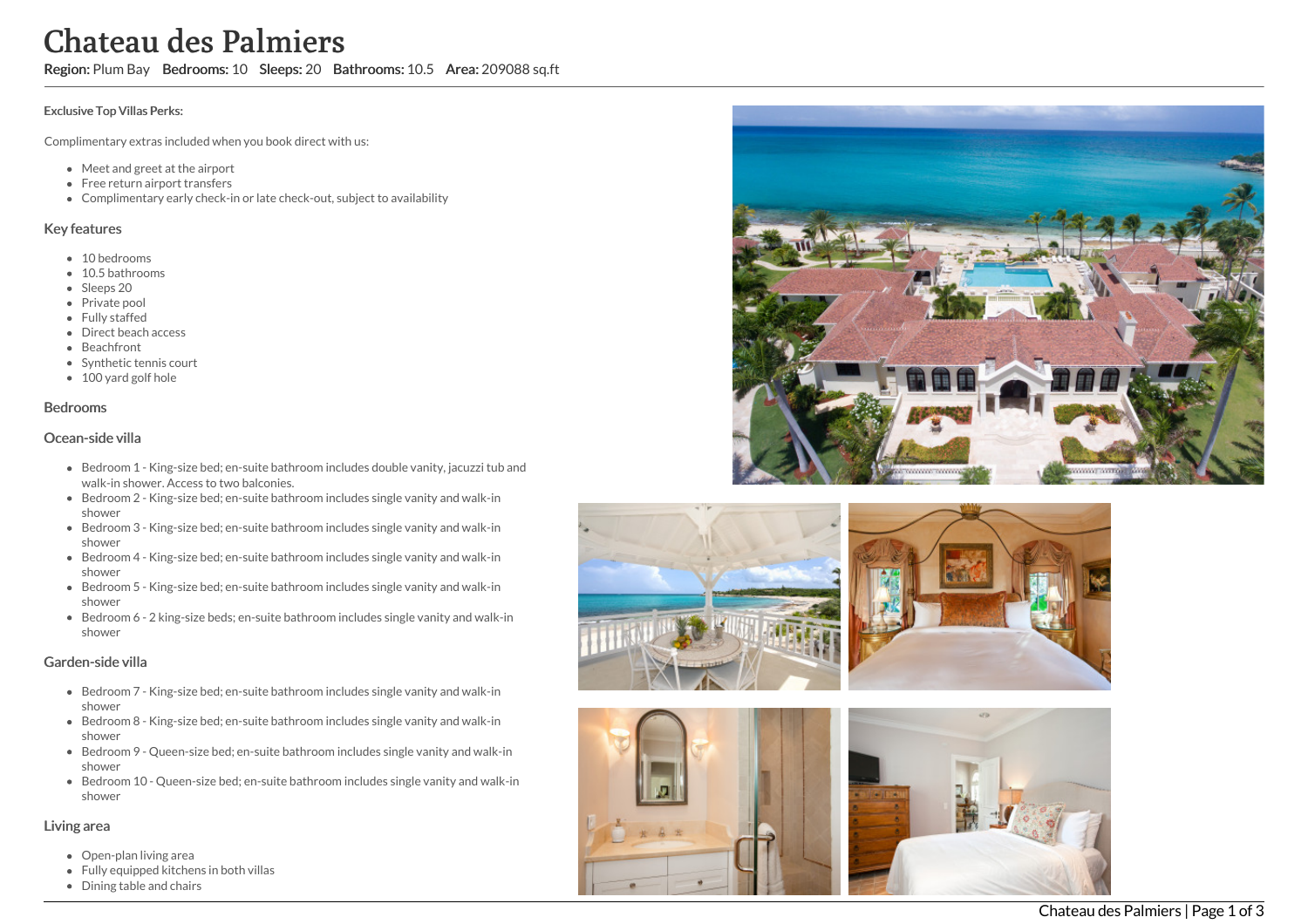- Formal living room with comfortable sofas in Ocean-side villa
- Additional living room with flat-screen TV and armchairs in Garden-side villa

#### Outside area

- Private pool
- Private hot t u b
- Veranda
- **Sunloungers**
- Terrace
- G a z e b o
- Cabana
- B B Q
- Alfresco dining area
- Outdoor lounge area
- Poolside lounge area
- Landscaped gardens
- Synthetic tennis court
- 100 yard golf hole

#### Home entertainment

- Flat-screen TVs in Garden-side villa living area and all bedrooms
- Home fitness center
- Synthetic tennis court
- 100 yard golf hole
- T a ble t e n nis

## General

- Air conditioning in bedrooms
- Ceiling fans throughout
- Complimentary wifi
- Bedding and towels in clu d e d
- Private parking
- Beach and pool towels provided
- Iron and ironing board
- Security CCTV
- Safe in all bedrooms except Bed r o o m 6
- Adapters included
- Sound system
- Electric gate

## S t a f f

- Daily chef service 3 meals per day (Food & Beverage deposit of \$10000 is required)
- Laundry service
- Daily maid service
- Pool service
- Gardener
- Estate managers
- 24-hour maintenance hotline

## **Extras**

- Surf boards
- K a y a k s
- Stand-up paddle boards